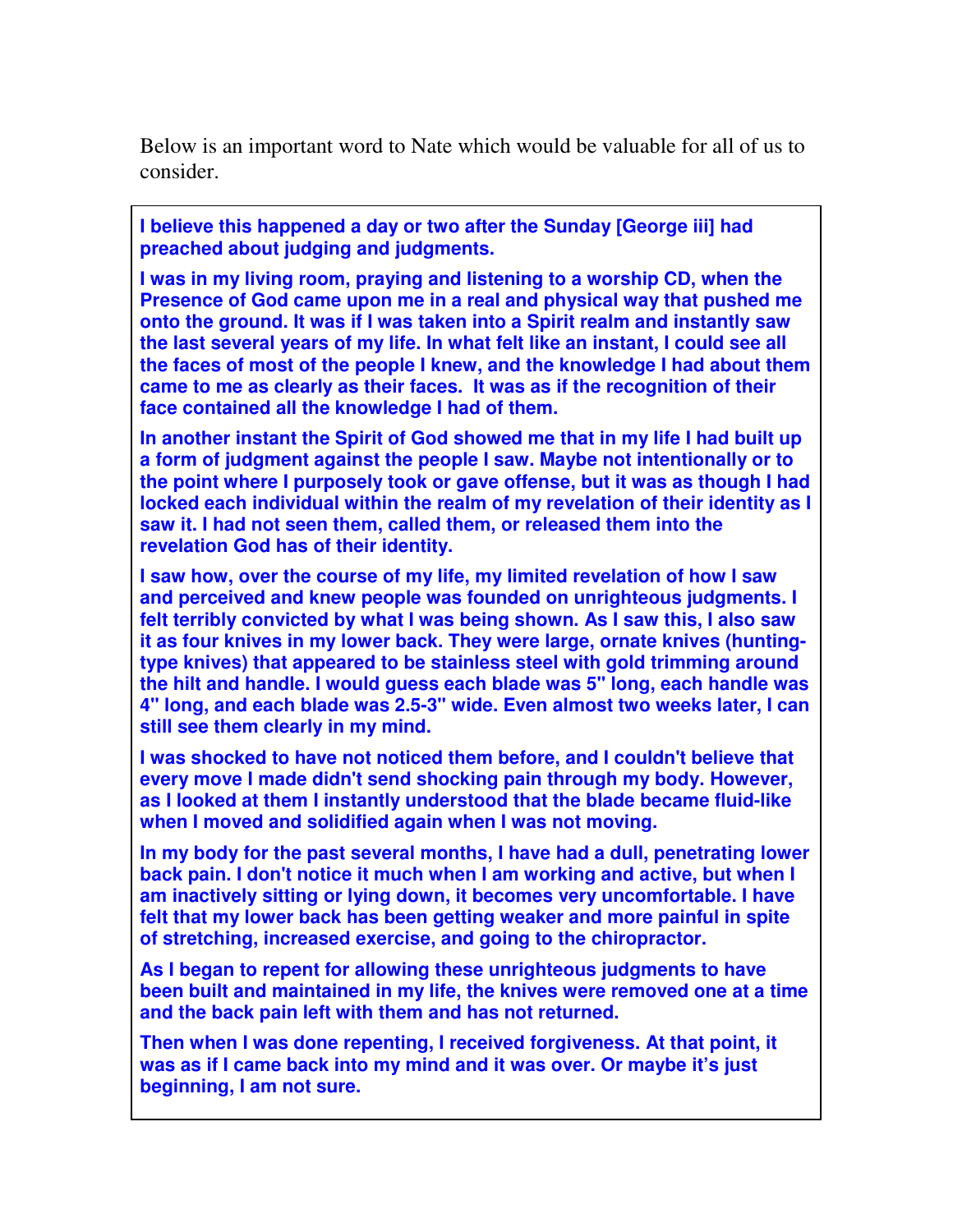After considering the above word from Nate, you carefully and prayerfully consider the following.

## RIGHTEOUS JUDGEMENTS

[Mat 7:1-5] *Judge not, that ye be not judged. (2) For with what judgment ye judge, ye shall be judged: and with what measure ye mete, it shall be measured to you again. (3) And why beholdest thou the mote that is in thy brother's eye, but considerest not the beam that is in thine own eye? (4) Or how wilt thou say to thy brother, Let me pull out the mote out of thine eye; and, behold, a beam is in thine own eye? (5) Thou hypocrite, first cast out the beam out of thine own eye; and then shalt thou see clearly to cast out the mote out of thy brother's eye."*

We are constantly faced with the need to pass judgment. We were taught as babes to judge based on some system. As Christians we do not wish to appear judgmental, so we take care not to expose ourselves to that charge by keeping our judgments to ourselves – or mostly to ourselves. Or maybe – just one or two others who might benefit from our 'insights' – or judgments.... for the purpose of spiritual understanding and prayer... [*of course*].

But is it still "judging" even if we are careful not to tell anyone? If I can see your selfishness or laziness and I judge you by my own value system to be selfish or lazy, but I keep it all to myself. Is that judging? Or I see your religious posturing... *at least that is what I think it is* – and make a mental note to self: "Self, Suzie is using her religion to get attention and approval. Boy, is that stupid! [not to be judgmental or anything! ("*And remember, self, don't say anything to anyone. Amen*.")]."

No one knows that I have judged you or Suzie, so I escape the penalty of judging aside from God's judgment – right? **[Absolutely NOT RIGHT!]**

## **GOD KNOWS** and HE IS THE **ONE** WHO really matters! *[Gulp!]*

Seeing a fault in our brother should rather cause us as REICPIENTS of mercy, to consider our own areas of failure [past and present]. Am I also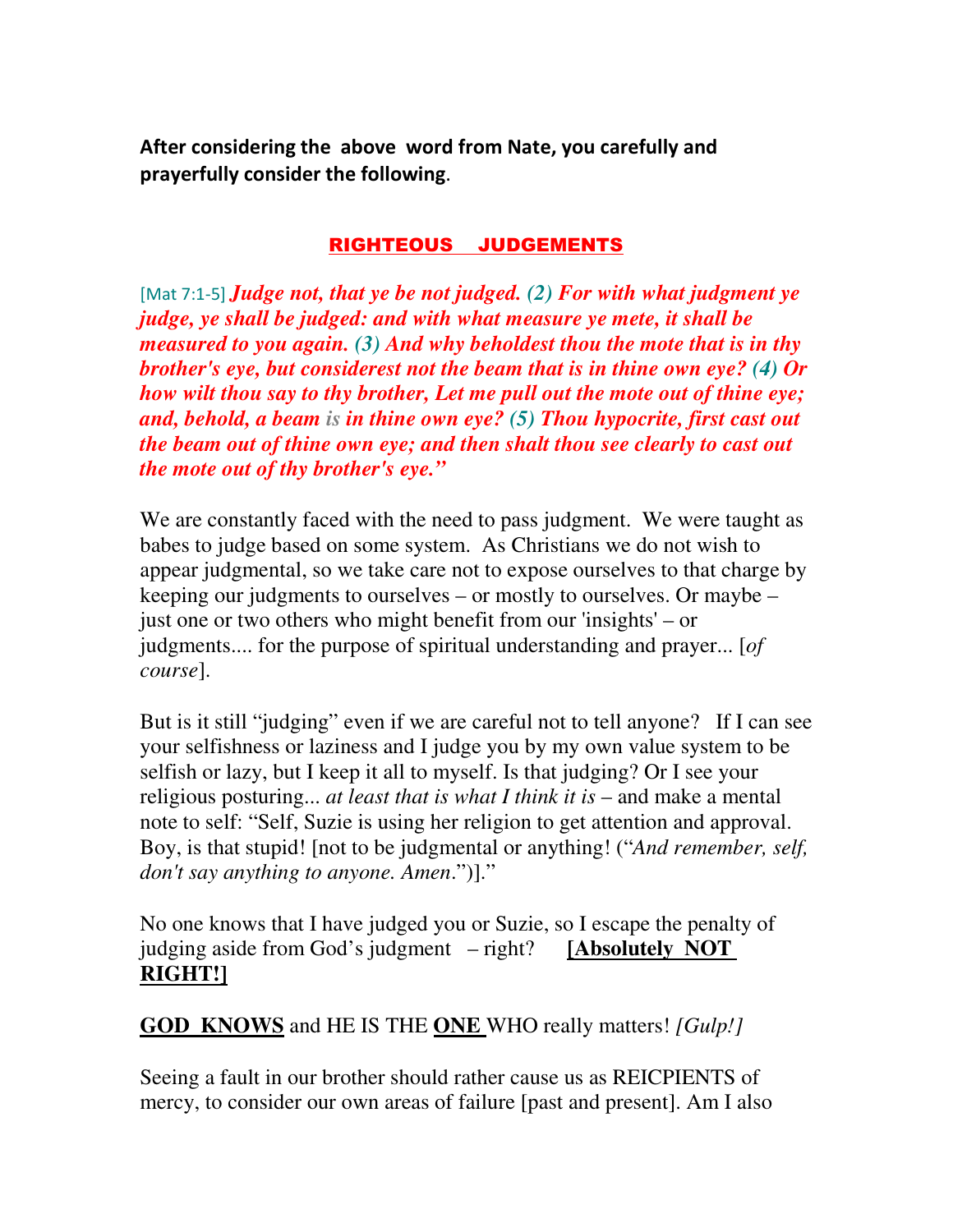selfish? Even a little bit – selfish..... perhaps .....in a different way and area? Or lazy? Am I also guilty of religious posturing ....*hmmmm* …....? [*God knows*.] Do I want people to respect me for my deep, deep spirituality? I wonder what GOD thinks about all this. Does it matter what HE knows about me even if no one else knows? What is the log that is stuck in MY eye? [*gulp, again*]

Judging others by our own value system [even secretly] separates us from the one judged ...**and from GOD**. [*Definitely not a good thing!*] Our past judgments are likely to cause us to be even more critical of the one judged in the future, as well as nearly everyone else we know or hear about. This sort of judging generates more still more judging, and eventually we will begin to reap what we have sown [even in secret].

An even more serious issue is that our personal judgments of others separate us from God and HIS RIGHTEOUS JUDGMENTS because in passing our judgments we have arrogantly displaced God Who **IS** THE JUDGE, rather than acknowledging that we, ourselves, are needy defendants who also desperately need mercy in HIS court.

If when seeing a fault in our brother we were to welcome God to show us our own need and His heart concerning both us and our brother, we would identify more closely with our brother in his weakness. Rather than separating, those observations would bring us closer to him as we seek the LORD for mercy for ourselves as well as for him. That intercession calls upon the Righteous Judge for mutually-needed mercy which when granted is beneficial to each of us. God was right when He said, *"Judge not..."*. And, as the Righteous Judge renders mercy in forgiveness, He also releases understanding and freedom to live and walk in the better place of His kingdom order. On occasion, if we allow Him to be the Judge, He might even give us the His Godly wisdom and ability to help our brother with instruction or encouragement in righteousness.

That is why Jesus said, *"Do not judge according to appearance, but judge with righteous judgment.*" [Joh.7:24] "Righteous judgment" does not flow out of the natural man or his natural abilities, i.e. what he sees, or hears, or deduces with his intellect. "Righteous judgments" are the judgments of the Righteous God Who alone is the Righteous Judge. God desires to reveal those "judgments and truths" to His children as HE establishes His kingdom in our lives and through our lives in the world around us.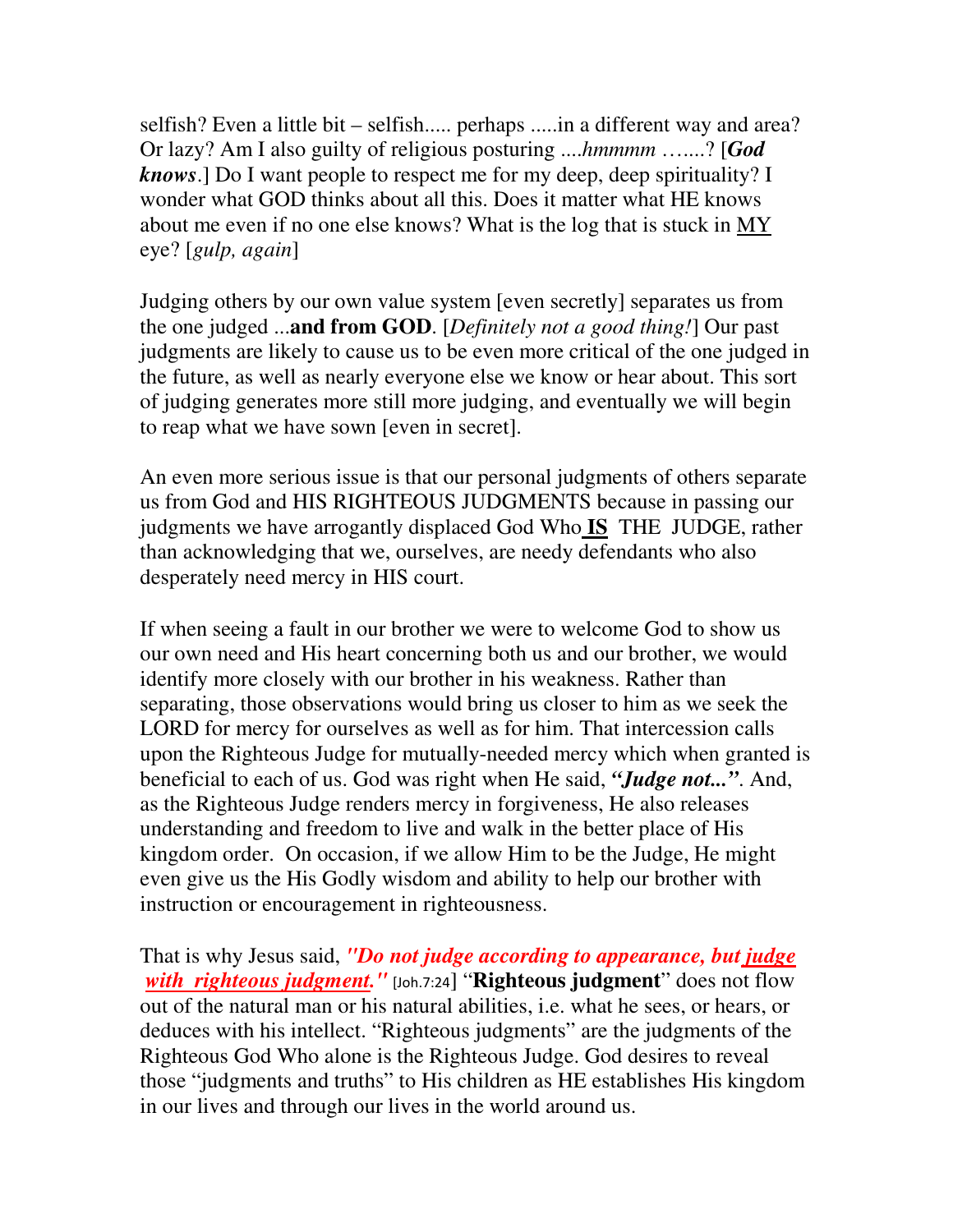All through history, God has revealed His will and accomplished His purposes through His children who sought, heard, and obeyed HIM. Hebrews chapter eleven contains a small list of men and women who mightily represented God and His purposes and judgments during their brief stays on the earth. In the fullness of time when Jesus appeared, mankind entered a new level of knowing and experiencing the purposes of God. Jesus is the example of righteous judgments for all the sons of God and reveals His secret when He said, *"I can do nothing on My own initiative. As I hear, I judge; and My judgment is just, because I do not seek My own will, but the will of Him who sent Me.* [Jn.5:30]

## **FIVE IMPORTANT THINGS are found in the above two verses:**

- 1. *I can do nothing on My own initiative.*
- 2. *As I hear [GOD], I judge;*
- 3. *I "Do not judge according to appearance, but I judge with righteous judgment. [God's Judgment]"*
- 4. *because I do not seek My own will,*
- 5. *[I seek] the will of Him who sent Me."*

By embracing of these five truths, multiplied thousands of people all through church history have followed Jesus and His example. Their names have been added to that list of people who in ages past released the judgments and purposes of God on the earth. Today God is seeking people who have sold out to Jesus, with the understanding that, "*He died for all, so that they who live might no longer live for themselves, but for Him who died and rose again on their behalf."* [2Co 5:15]

Now, at the end of the age, God has purposes for those who will set aside their own agendas and preconceived judgments and who will yield themselves to the judgments of God.

Their judgments **concerning others** are set aside to embrace His **righteous judgments.**

Their judgments **concerning themselves** yield to His **righteous judgments** concerning themselves.

Their judgments concerning the present and the future **yield to His judgments concerning the present and the future.**